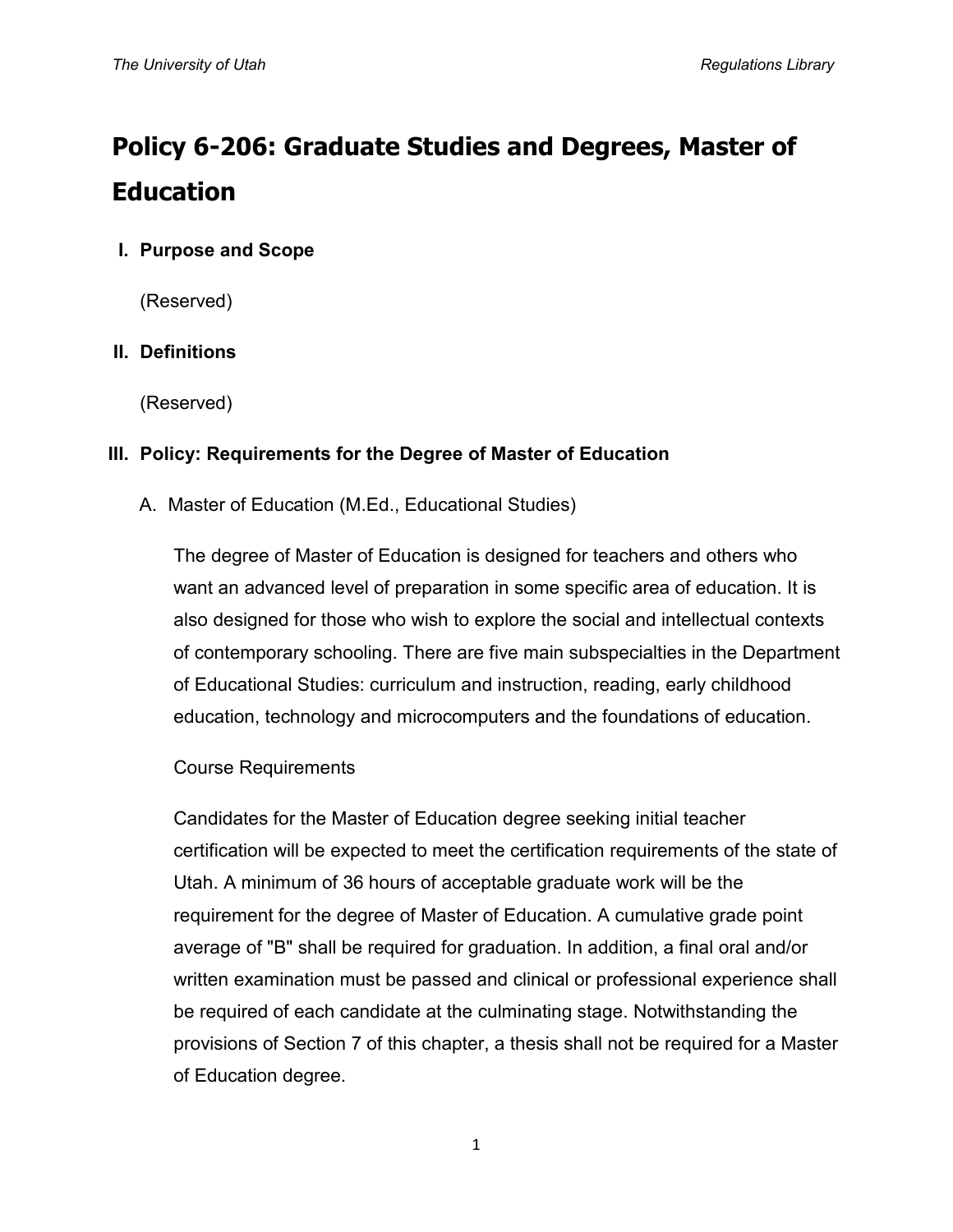#### Admission to Candidacy

The qualifications for admission to the Master of Education program are the same as those of the Graduate School.

#### Supervisory Committee

A supervisory committee of at least three members will be appointed by the Director of Graduate Studies in cooperation with the department chairperson to aid each candidate in preparation of their program of study, and to administer the final oral and/or written examination.

#### B. Master of Education (M.Ed., Special Education)

In the Department of Special Education, students can pursue certification in mild/moderate disabilities, severe disabilities, early childhood disabilities, hearing impairments, and visual impairments or advanced work in an area of special education (as part of the degree emphasis).

#### Course Requirements

Candidates for the Master of Education degree seeking initial teacher certification will be expected to meet the certification requirements of the state of Utah. A minimum of 35 semester credit hours of acceptable graduate work will be the requirement for the degree of Master of Education. A minimum of 8 semester hours must be taken in education fields; and a minimum of 8 semester hours must be taken in academic fields outside of the major department. The remaining semester hours will consist of courses approved by the candidate's supervisory committee. A cumulative grade point average of "B" shall be required for graduation. In addition, a final oral and/or written examination must be passed and clinical or professional experience shall be required of each candidate. Notwithstanding the provisions of Section 7 of this chapter, a thesis shall not be required for a Master of Education degree.

## Admission to Candidacy

2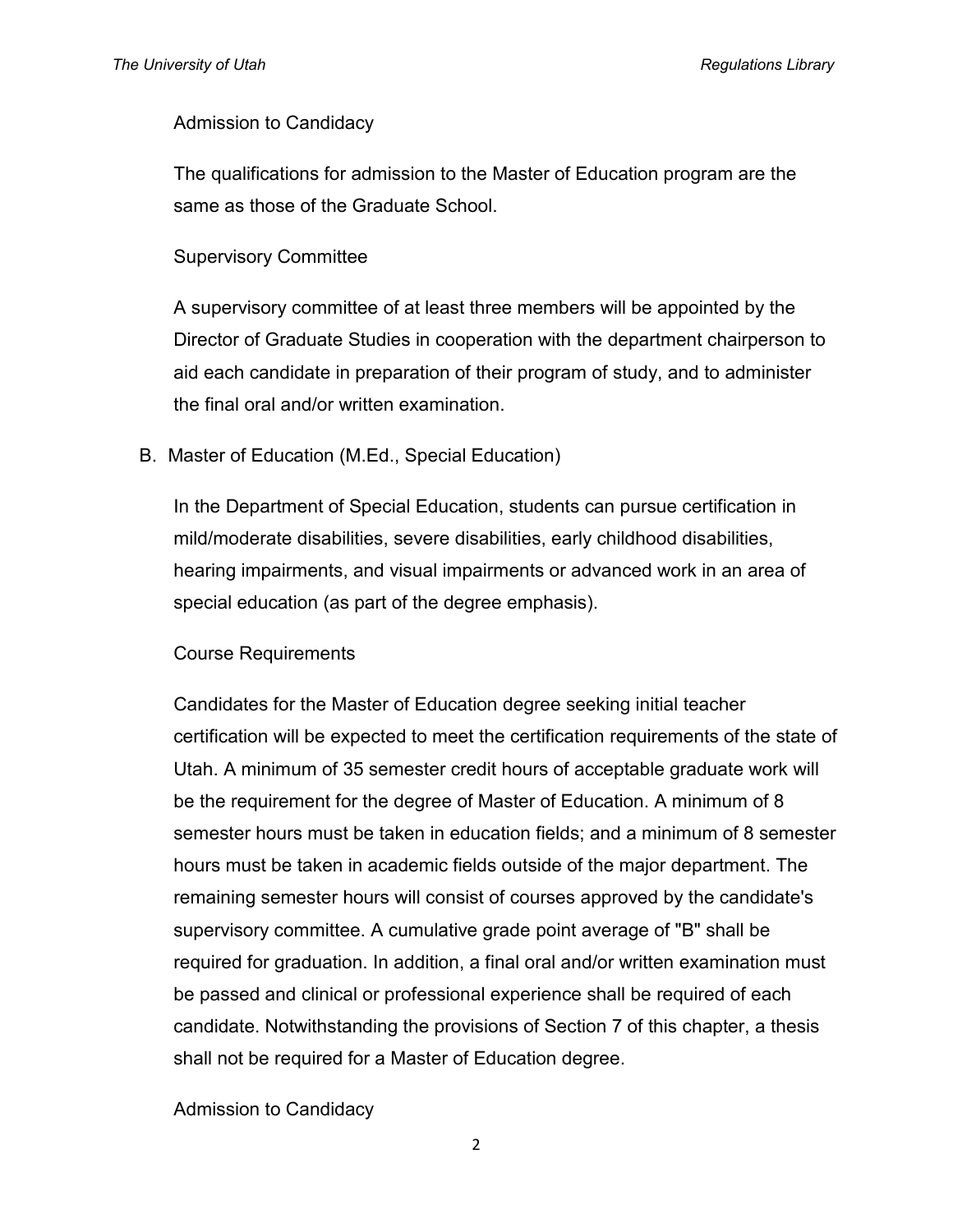The qualifications for admission to candidacy to the Master of Education program are the same as those of the Graduate School.

Supervisory Committee

A supervisory committee of at least three members is established to aid each candidate in preparation of their program of study, and to administer the final oral and/or written examination. The committee is formally approved by the department chairperson.

C. Master of Education (M.Ed., Educational Leadership and Policy)

The Master of Education degree and the Certification Program are professional programs designed to help potential entry-level administrators develop the knowledge and skills essential for effective administrative performance in educational organizations. Course work and other experiences develop both theoretical understandings and clinical skills. Upon successful completion of the program, Master's candidates will be awarded an M.Ed. Degree. Candidates in both programs will also be eligible for the Utah Basic Administrative/Supervisory certificate.

## **IV. Rules, Procedures, Guidelines, Forms and other Related Resources**

- A. Rules
- B. Procedures
- C. Guidelines
- D. Forms
- E. Other related resource materials

## **V. References**

(Reserved)